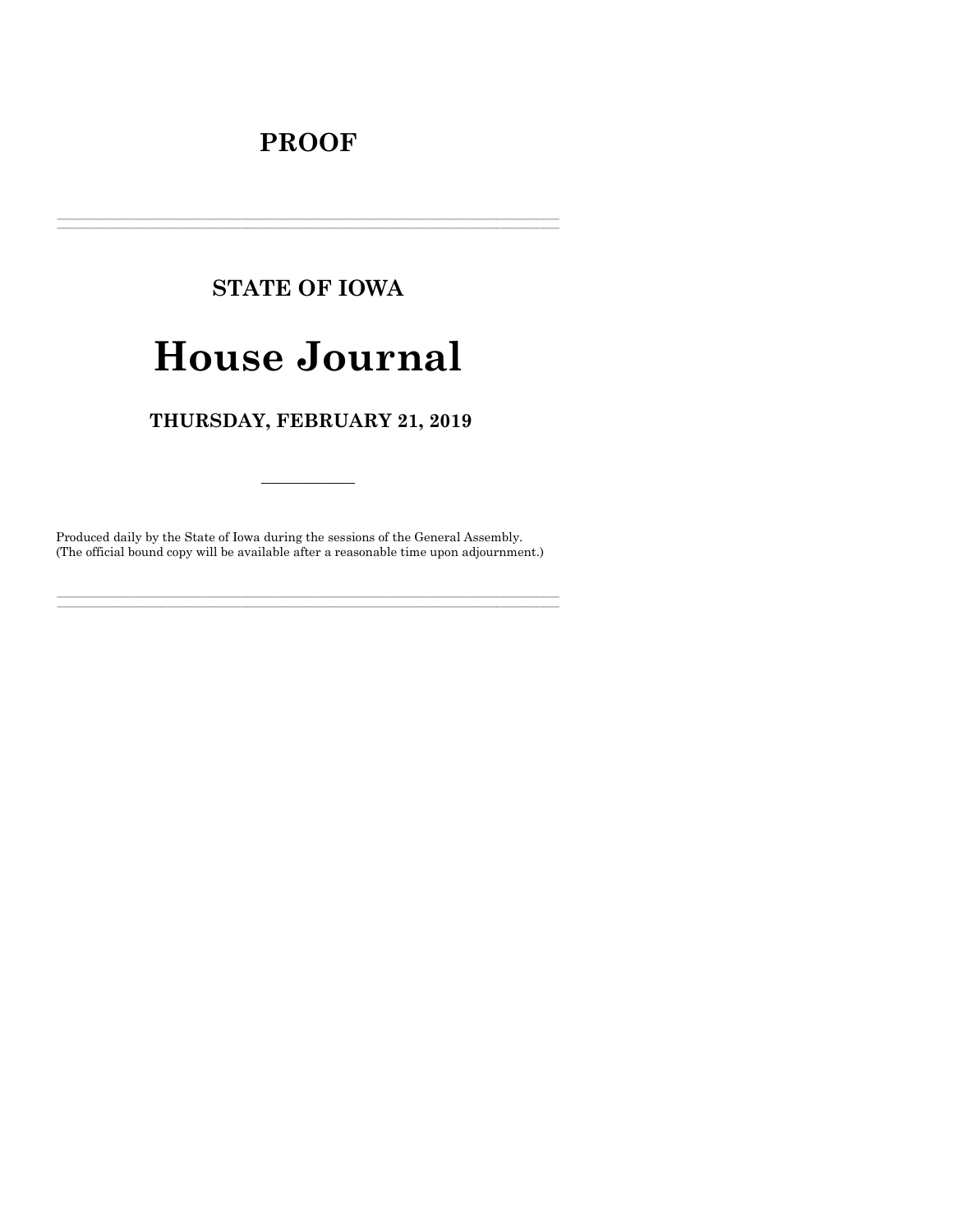# **JOURNAL OF THE HOUSE**

Thirty-ninth Calendar Day - Twenty-sixth Session Day

Hall of the House of Representatives Des Moines, Iowa, Thursday, February 21, 2019

The House met pursuant to adjournment at 8:31 a.m., Zumbach of Linn in the chair.

Prayer was offered by Pastor Trevor Pinegar, Federated Church, Bondurant. He was the guest of Lohse of Polk.

# PLEDGE OF ALLEGIANCE

The Pledge of Allegiance was led by Kevin Drahos, Page from Cedar Rapids.

The Journal of Wednesday, February 20, 2019, was approved.

#### MESSAGES FROM THE SENATE

The following messages were received from the Senate:

Madam Speaker: I am directed to inform your honorable body that the Senate has on February 20, 2019, passed the following bill in which the concurrence of the House is asked:

[Senate File 203,](https://www.legis.iowa.gov/legislation/BillBook?ga=88&ba=SF203) a bill for an act relating to stocking private waters and fishing on such waters.

Also: That the Senate has on February 20, 2019, passed the following bill in which the concurrence of the House is asked:

[Senate File 265,](https://www.legis.iowa.gov/legislation/BillBook?ga=88&ba=SF265) a bill for an act providing for the sale of certain mushrooms at farmers markets, and providing an effective date.

W. CHARLES SMITHSON, Secretary

#### INTRODUCTION OF BILLS

**[House Joint Resolution 11,](https://www.legis.iowa.gov/legislation/BillBook?ga=88&ba=HJR11)** by Hinson and Jones, a joint resolution proposing an amendment to the Constitution of the State of Iowa relating to the rights of a crime victim.

Read first time and referred to committee on **Judiciary.**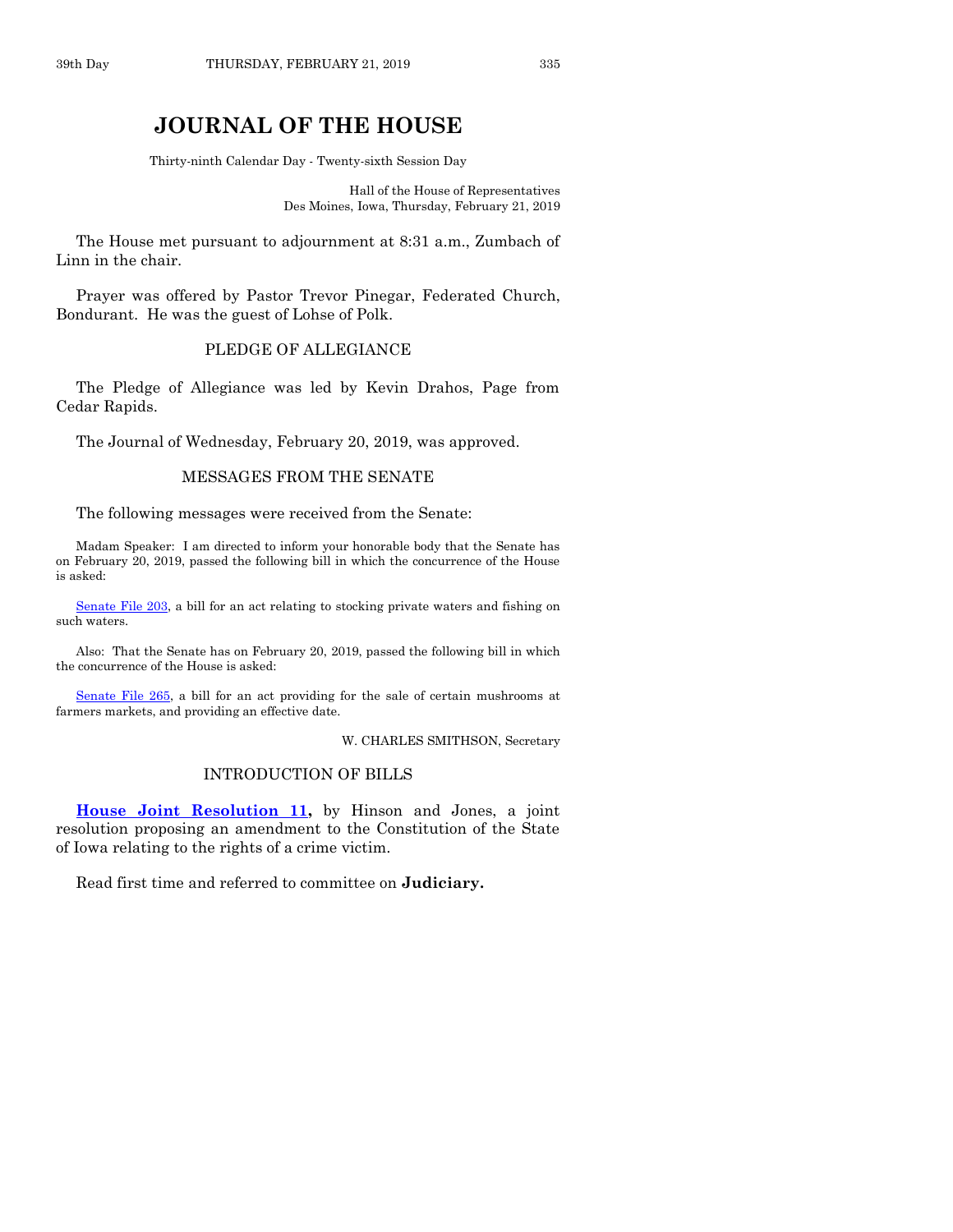**[House Joint Resolution 12,](https://www.legis.iowa.gov/legislation/BillBook?ga=88&ba=HJR12)** by committee on State Government, a joint resolution authorizing the temporary sale of merchandise at a toy benefit for Iowa children on the state capitol complex grounds.

Read first time and placed on the **calendar.**

**[House File 467,](https://www.legis.iowa.gov/legislation/BillBook?ga=88&ba=HF467)** by Hinson, Gustafson, Abdul-Samad, Lohse, McKean, Bacon, Heddens, Wessel-Kroeschell, Brown-Powers, and Forbes, a bill for an act relating to cigarettes, tobacco products, alternative nicotine products, and vapor products, including taxation of such products.

Read first time and referred to committee on **Commerce.**

**[House File 468,](https://www.legis.iowa.gov/legislation/BillBook?ga=88&ba=HF468)** by Grassley, Brink, Klein, Hein, Maxwell, Thorup, Best, Bacon, Dolecheck, Holt, Hite, Kerr, Worthan, Gustafson, Moore, Mommsen, Mitchell, Huseman, Bloomingdale, Fry, Sexton, Sieck, Salmon, Gassman, Shipley, Jeneary, Fisher, Baxter, McKean, Sorensen, Thompson, Gerhold, Kaufmann, and Wills, a bill for an act requiring that a certain percentage of the tax incentives administered by the economic development authority be provided to projects located in small cities, and including applicability provisions.

Read first time and referred to committee on **Economic Growth.**

**[House File 469,](https://www.legis.iowa.gov/legislation/BillBook?ga=88&ba=HF469)** by McConkey, Bearinger, Anderson, Gaskill, Abdul-Samad, Staed, James, Gaines, and Donahue, a bill for an act requiring that human growth and development instruction provided by school districts include instruction on the meaning of consent.

Read first time and referred to committee on **Education.**

**[House File 470,](https://www.legis.iowa.gov/legislation/BillBook?ga=88&ba=HF470)** by Mitchell, a bill for an act relating to upgrading and expanding current lagoon-based wastewater treatment systems.

Read first time and referred to committee on **Environmental Protection.**

**[House File 471,](https://www.legis.iowa.gov/legislation/BillBook?ga=88&ba=HF471)** by Hinson, a bill for an act relating to the liability of private employers, general contractors, and premises owners for negligently hiring or failing to supervise employees, agents, or independent contractors convicted of a public offense.

Read first time and referred to committee on **Labor.**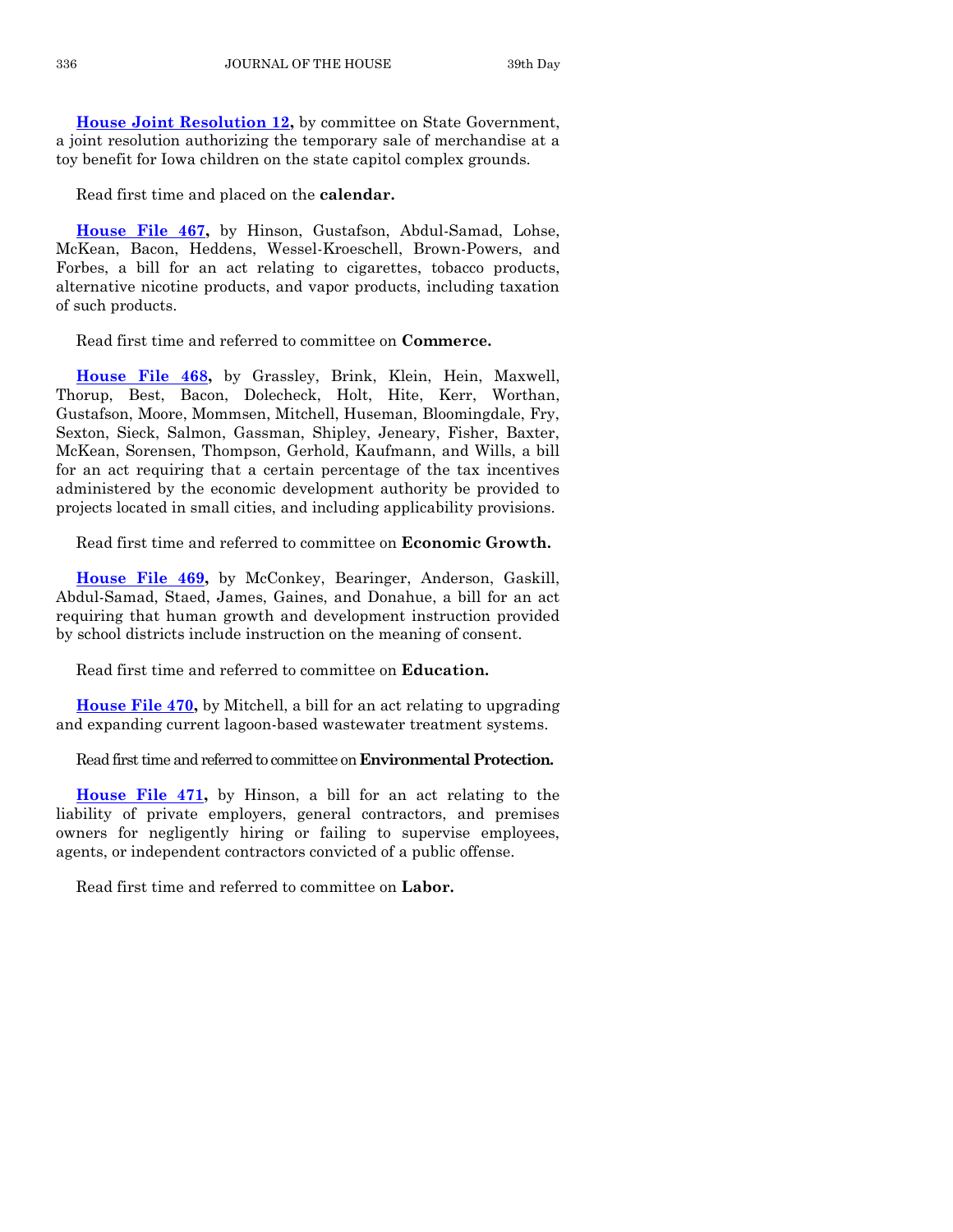**[House File 472,](https://www.legis.iowa.gov/legislation/BillBook?ga=88&ba=HF472)** by Hinson and Wolfe, a bill for an act prohibiting public employers from seeking the criminal record or criminal history from applicants for employment under certain circumstances, establishing a criminal history employment application task force, providing penalties, and including effective date provisions.

Read first time and referred to committee on **Labor.**

**[House File 473,](https://www.legis.iowa.gov/legislation/BillBook?ga=88&ba=HF473)** by Klein, a bill for an act relating to turtle harvesting season.

Read first time and referred to committee on **Natural Resources.**

**[House File 474,](https://www.legis.iowa.gov/legislation/BillBook?ga=88&ba=HF474)** by Gaskill, a bill for an act relating to animals, including dogs, that are subject to certain health and safety regulations, including by providing for rabies control, and the confiscation, impoundment, and disposition of such animals, providing a criminal penalty, and making penalties applicable.

Read first time and referred to committee on **Public Safety.**

**[House File 475,](https://www.legis.iowa.gov/legislation/BillBook?ga=88&ba=HF475)** by Matson, James, Kressig, Jacoby, Mascher, B. Meyer, Donahue, Kurth, Konfrst, Steckman, Anderson, Gaines, Wessel-Kroeschell, Isenhart, Ehlert, Derry, Staed, McConkey, Abdul-Samad, and Kurtz, a bill for an act relating to the payment of dependent care expenses from campaign funds and making penalties applicable.

Read first time and referred to committee on **State Government.**

**[House File 476,](https://www.legis.iowa.gov/legislation/BillBook?ga=88&ba=HF476)** by Klein, a bill for an act relating to solar energy system tax credits, and including applicability provisions.

Read first time and referred to committee on **Ways and Means.**

**[House File 477,](https://www.legis.iowa.gov/legislation/BillBook?ga=88&ba=HF477)** by committee on Economic Growth, a bill for an act relating to bioscience-based economic development, the establishment of a bioscience development corporation, and membership on the Iowa innovation council.

Read first time and placed on the **calendar.**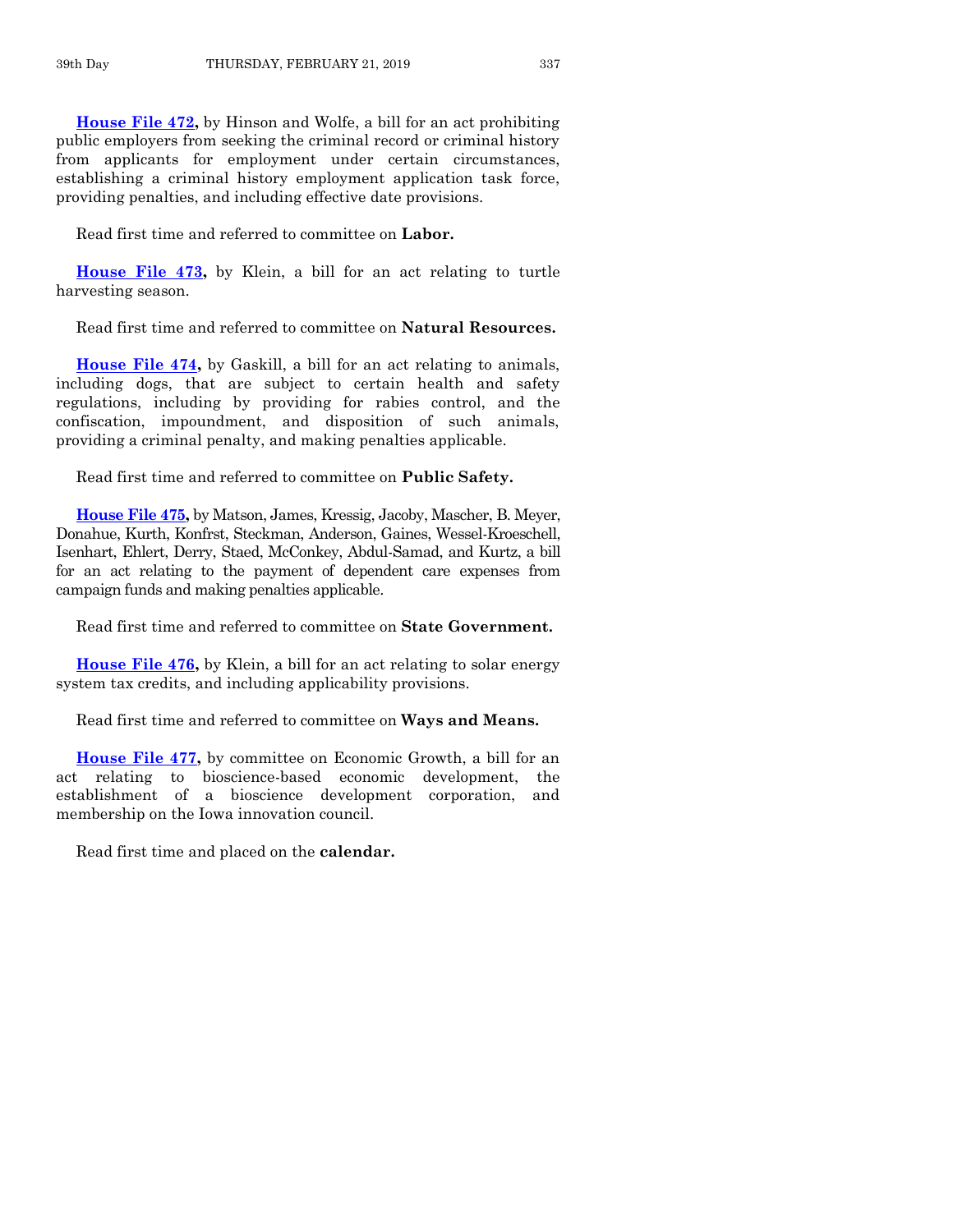**[House File 478,](https://www.legis.iowa.gov/legislation/BillBook?ga=88&ba=HF478)** by committee on State Government, a bill for an act eliminating the education telecommunications council and regional telecommunications councils established under the Iowa communications network.

Read first time and placed on the **calendar.**

**[House File 479,](https://www.legis.iowa.gov/legislation/BillBook?ga=88&ba=HF479)** by committee on Judiciary, a bill for an act relating to the practice of massage therapy, and providing penalties.

Read first time and placed on the **calendar.**

**[House File 480,](https://www.legis.iowa.gov/legislation/BillBook?ga=88&ba=HF480)** by Jacoby, a bill for an act relating to eligibility for state child care assistance.

Read first time and referred to committee on **Human Resources.**

**[House File 481,](https://www.legis.iowa.gov/legislation/BillBook?ga=88&ba=HF481)** by committee on Transportation, a bill for an act relating to the operation of motor vehicles in the left-most lane of certain roadways, and making penalties applicable.

Read first time and placed on the **calendar.**

**[House File 482,](https://www.legis.iowa.gov/legislation/BillBook?ga=88&ba=HF482)** by committee on Transportation, a bill for an act relating to department of transportation employees designated as peace officers, and including effective date provisions.

Read first time and placed on the **calendar.**

**[House File 483,](https://www.legis.iowa.gov/legislation/BillBook?ga=88&ba=HF483)** by committee on Transportation, a bill for an act relating to the gross weight of special trucks, and providing fees.

Read first time and referred to committee on **Ways and Means.**

**[House File 484,](https://www.legis.iowa.gov/legislation/BillBook?ga=88&ba=HF484)** by committee on Transportation, a bill for an act relating to motor vehicle accidents resulting in injury or death, and making penalties applicable.

Read first time and placed on the **calendar.**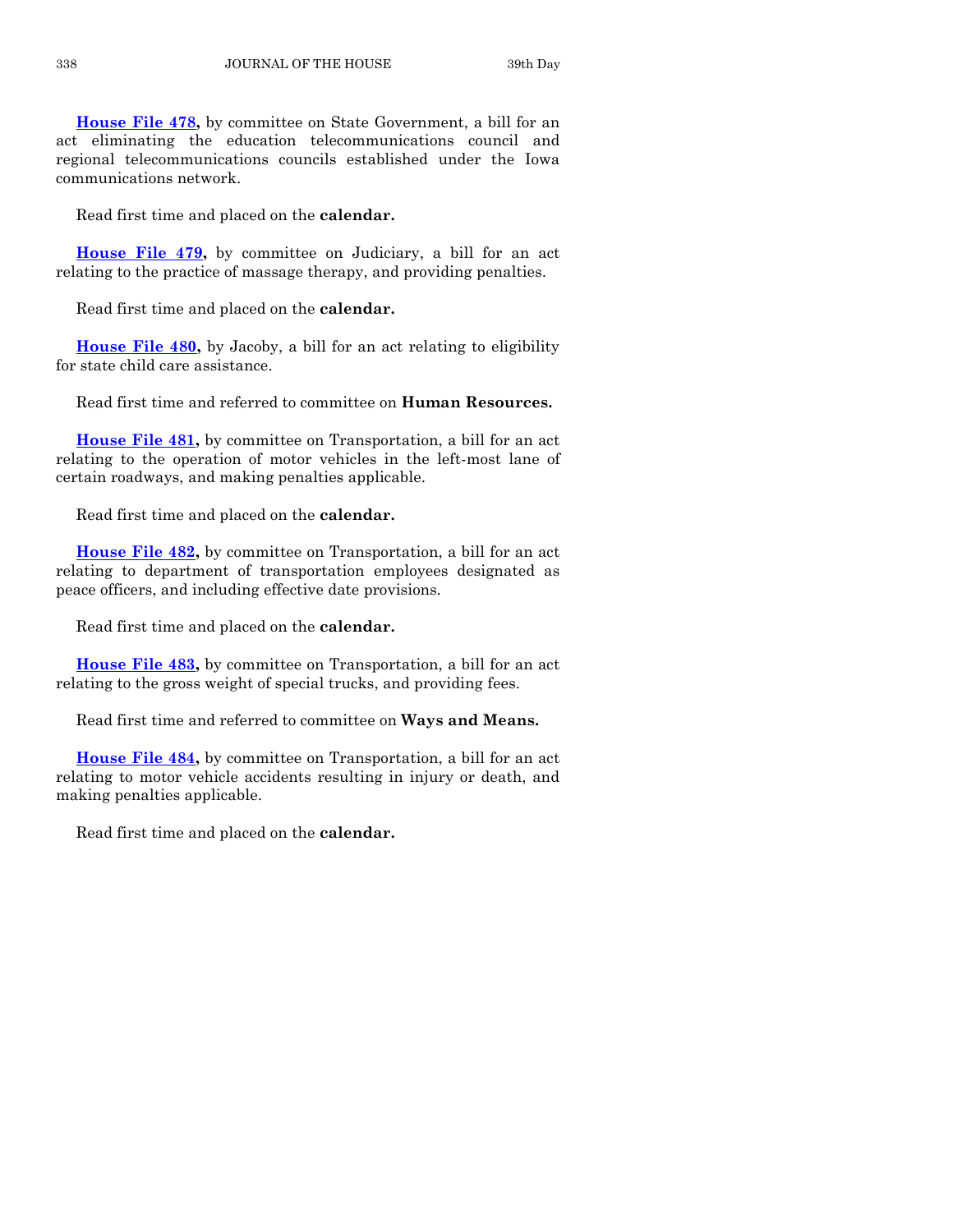**[House File 485,](https://www.legis.iowa.gov/legislation/BillBook?ga=88&ba=HF485)** by committee on Economic Growth, a bill for an act concerning state purchasing requirements relating to targeted small business procurement goals.

Read first time and placed on the **calendar.**

**[House File 486,](https://www.legis.iowa.gov/legislation/BillBook?ga=88&ba=HF486)** by committee on Economic Growth, a bill for an act relating to community catalyst building remediation grants for emergency projects.

Read first time and placed on the **calendar.**

**[House File 487,](https://www.legis.iowa.gov/legislation/BillBook?ga=88&ba=HF487)** by committee on Public Safety, a bill for an act related to installations of certain wireless telecommunications infrastructure in the state, and including effective date provisions.

Read first time and placed on the **calendar.**

## SENATE MESSAGES CONSIDERED

**[Senate File 86](https://www.legis.iowa.gov/legislation/BillBook?ga=88&ba=SF86)**, by Brown, a bill for an act requiring the department of natural resources to include anatomical donor symbols on certain licenses.

Read first time and referred to committee on **Natural Resources.**

**[Senate File 198](https://www.legis.iowa.gov/legislation/BillBook?ga=88&ba=SF198)**, by committee on Natural Resources and Environment, a bill for an act relating to landowner wild turkey and deer hunting tags.

Read first time and referred to committee on **Natural Resources.**

**[Senate File 203](https://www.legis.iowa.gov/legislation/BillBook?ga=88&ba=SF203)**, by committee on Natural Resources and Environment, a bill for an act relating to stocking private waters and fishing on such waters.

Read first time and referred to committee on **Natural Resources.**

**[Senate File 229](https://www.legis.iowa.gov/legislation/BillBook?ga=88&ba=SF229)**, by committee on Commerce, a bill for an act relating to the sale, lease, or rental of water treatment systems and including effective date and applicability provisions.

Read first time and referred to committee on **Commerce.**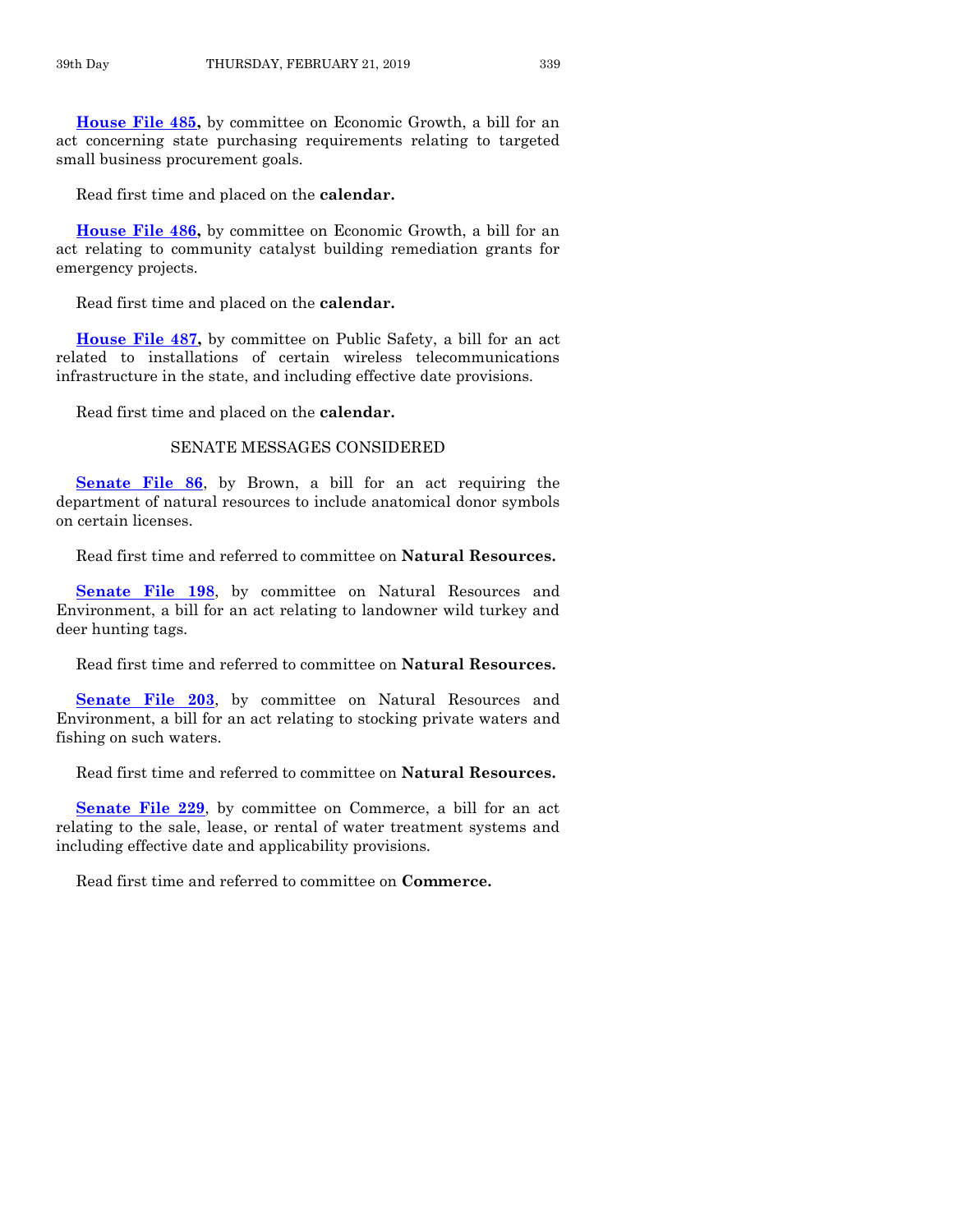**[Senate File 265](https://www.legis.iowa.gov/legislation/BillBook?ga=88&ba=SF265)**, by committee on Agriculture, a bill for an act providing for the sale of certain mushrooms at farmers markets, and providing an effective date.

Read first time and referred to committee on **Agriculture.**

**[Senate File 267](https://www.legis.iowa.gov/legislation/BillBook?ga=88&ba=SF267)**, by committee on Judiciary, a bill for an act relating to the practice of massage therapy, and providing penalties.

Read first time and **passed on file.**

On motion by Hagenow of Dallas, the House was recessed at 8:47 a.m., until 4:00 p.m.

# AFTERNOON SESSION

The House reconvened at 4:03 p.m., Speaker Upmeyer in the chair.

# INTRODUCTION OF BILLS

**[House File 488,](https://www.legis.iowa.gov/legislation/BillBook?ga=88&ba=HF488)** by Abdul-Samad, a bill for an act providing for a study regarding the feasibility of soilless farming using aquaponic integrated production systems in rural and urban communities.

Read first time and referred to committee on **Agriculture.**

**[House File 489,](https://www.legis.iowa.gov/legislation/BillBook?ga=88&ba=HF489)** by Lundgren, a bill for an act relating to pharmacy benefit managers and health carriers and management of prescription drug benefits, and including applicability provisions.

Read first time and referred to committee on **Commerce.**

**[House File 490,](https://www.legis.iowa.gov/legislation/BillBook?ga=88&ba=HF490)** by Konfrst, a bill for an act relating to assessments administered by school districts to reevaluate students for reading proficiency.

Read first time and referred to committee on **Education.**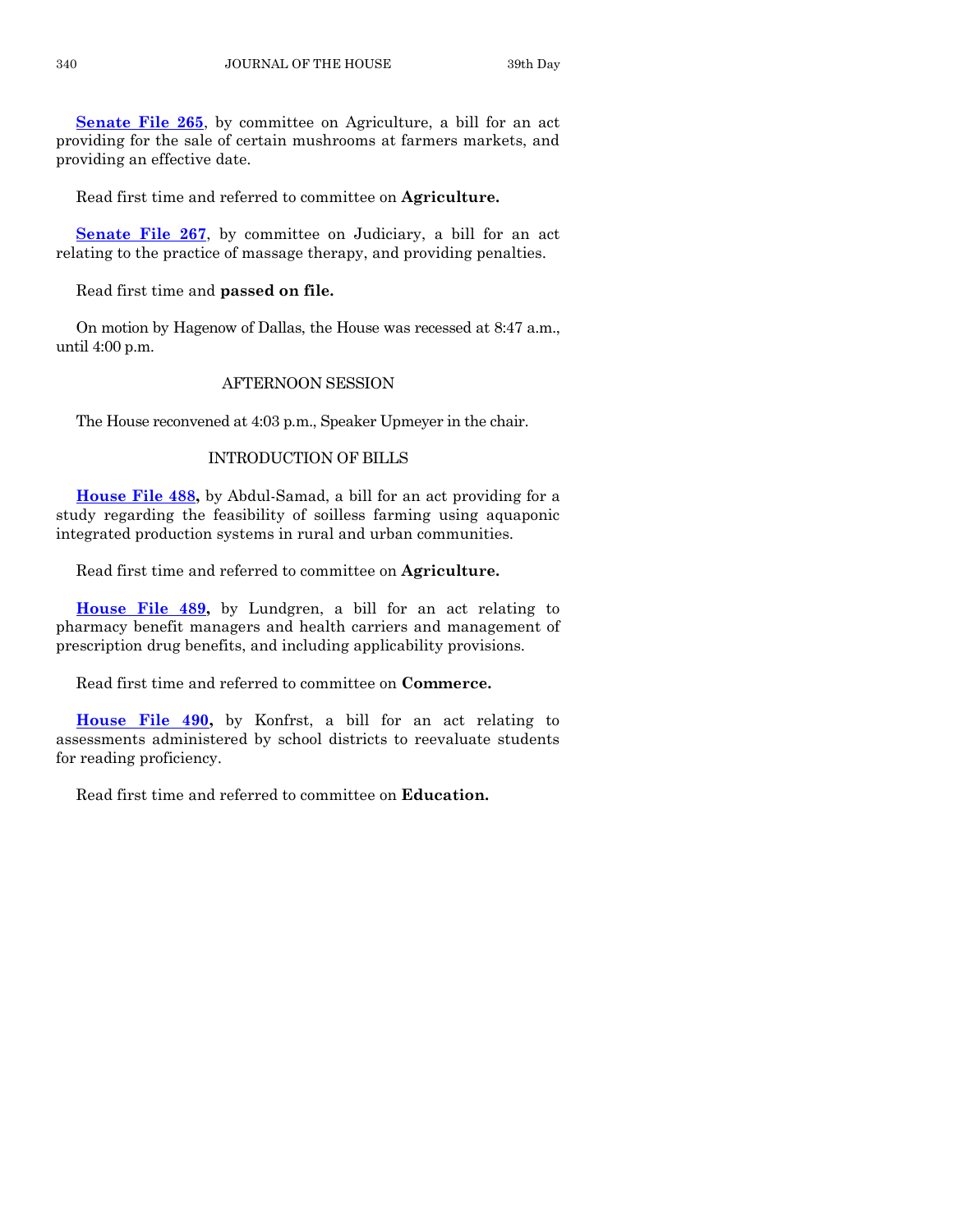**[House File 491,](https://www.legis.iowa.gov/legislation/BillBook?ga=88&ba=HF491)** by Konfrst, a bill for an act relating to assessments administered by school districts to evaluate and reevaluate students for reading proficiency and including effective date provisions.

Read first time and referred to committee on **Education.**

**[House File 492,](https://www.legis.iowa.gov/legislation/BillBook?ga=88&ba=HF492)** by Winckler, James, Kurth, Staed, B. Meyer, Donahue, Lensing, Ehlert, Gaines, Abdul-Samad, Bearinger, and Oldson, a bill for an act limiting the amount of instructional time a school district or accredited nonpublic school must make up when inclement weather causes a school district or accredited nonpublic school to close, and including effective date provisions.

Read first time and referred to committee on **Education.**

**[House File 493,](https://www.legis.iowa.gov/legislation/BillBook?ga=88&ba=HF493)** by Winckler, Lensing, Cohoon, Kurth, Hunter, Gaskill, Anderson, Ourth, Steckman, Bearinger, Breckenridge, Forbes, Staed, Donahue, Ehlert, Gaines, Brown-Powers, Olson, Abdul-Samad, Mascher, R. Smith, Kurtz, Wolfe, Williams, Derry, McConkey, Kacena, and B. Meyer, a bill for an act relating to the circumstances for which supplemental aid or a modified supplemental amount may be approved by the school budget review committee and including applicability provisions.

Read first time and referred to committee on **Education.**

**[House File 494,](https://www.legis.iowa.gov/legislation/BillBook?ga=88&ba=HF494)** by Mascher, a bill for an act requiring Iowa's public and private postsecondary institutions to provide all newly admitted students with a seminar relating to certain resources available to students.

Read first time and referred to committee on **Education.**

**[House File 495,](https://www.legis.iowa.gov/legislation/BillBook?ga=88&ba=HF495)** by Abdul-Samad, a bill for an act relating to the development and administration of a public awareness campaign on state voter identification laws, and making an appropriation.

Read first time and referred to committee on **State Government.**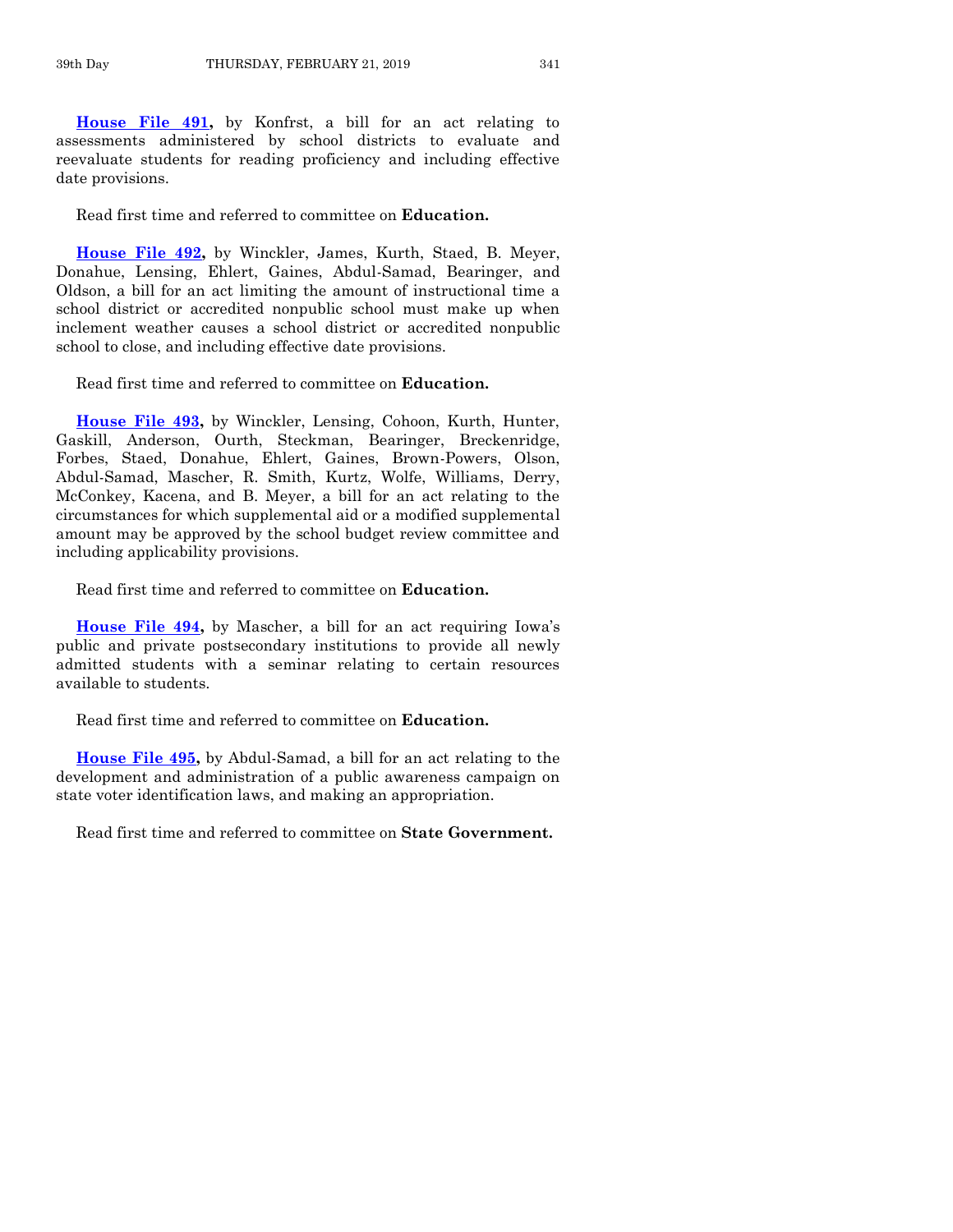**[House File 496,](https://www.legis.iowa.gov/legislation/BillBook?ga=88&ba=HF496)** by Wills, a bill for an act relating to motor vehicle insurance, including requiring owners of registered motor vehicles to maintain financial liability coverage, establishing a motor vehicle insurance verification database, authorizing the use of automated registration plate reader systems, and authorizing county enforcement and diversion programs, establishing fees, providing penalties, and including effective date and applicability provisions.

Read first time and referred to committee on **Transportation.**

**[House File 497,](https://www.legis.iowa.gov/legislation/BillBook?ga=88&ba=HF497)** by Gassman, a bill for an act creating an exemption to the water services excise tax for water sold or furnished by a nonprofit organization.

Read first time and referred to committee on **Ways and Means.**

**[House File 498,](https://www.legis.iowa.gov/legislation/BillBook?ga=88&ba=HF498)** by Wheeler, a bill for an act relating to state taxes by eliminating the individual income tax, increasing the sales and use tax rates, making conforming changes, and including effective date and applicability provisions.

Read first time and referred to committee on **Ways and Means.**

**[House File 499,](https://www.legis.iowa.gov/legislation/BillBook?ga=88&ba=HF499)** by committee on Education, a bill for an act relating to passenger automobiles designed to carry ten or fewer persons when used as school buses.

Read first time and placed on the **calendar.**

**[House File 500,](https://www.legis.iowa.gov/legislation/BillBook?ga=88&ba=HF500)** by committee on Transportation, a bill for an act relating to electric scooters, and providing penalties.

Read first time and placed on the **calendar.**

**[House File 501,](https://www.legis.iowa.gov/legislation/BillBook?ga=88&ba=HF501)** by Ehlert, Mascher, Donahue, Kressig, Jacoby, Bearinger, Anderson, Gaskill, Staed, Matson, Wolfe, James, Winckler, and Running-Marquardt, a bill for an act relating to licensed and registered child care provider reimbursement rates under the state child care assistance program.

Read first time and referred to committee on **Human Resources.**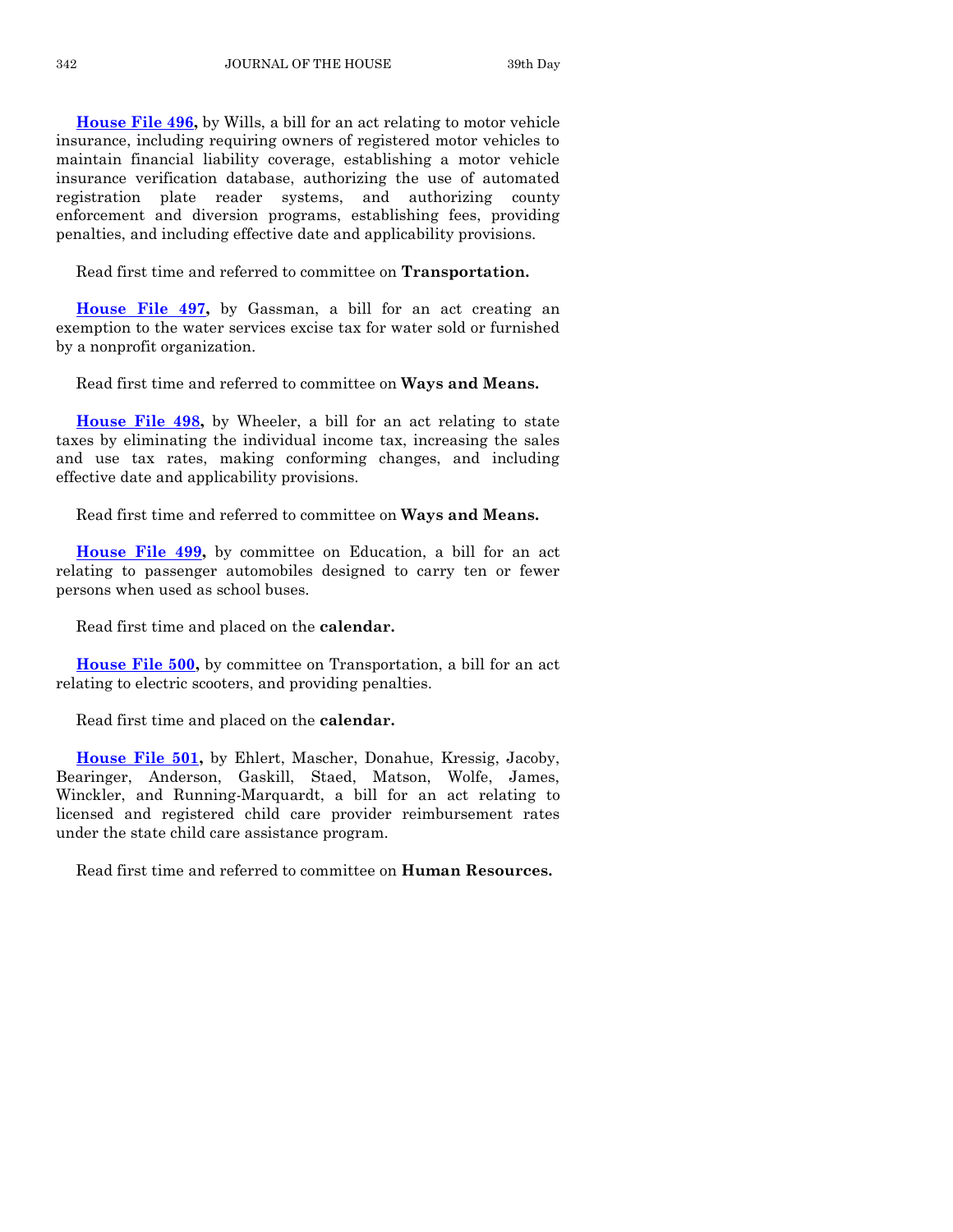**[House File 502,](https://www.legis.iowa.gov/legislation/BillBook?ga=88&ba=HF502)** by committee on Commerce, a bill for an act modifying provisions relating to the certification of real estate appraisers and making penalties applicable.

Read first time and placed on the **calendar.**

**[House File 503,](https://www.legis.iowa.gov/legislation/BillBook?ga=88&ba=HF503)** by committee on Judiciary, a bill for an act relating to the membership and procedures of the state judicial nominating commission and district judicial nominating commission and to the selection and qualifications of judges, associate judges, and the chief justice, and including effective date provisions.

Read first time and placed on the **calendar.**

# COMMUNICATIONS RECEIVED

The following communications were received in the office of the Chief Clerk and placed on file in the Legislative Services Agency: To view reports in full, click [here.](https://www.legis.iowa.gov/publications/otherResources/reportsFiled)

#### CHIEF INFORMATION OFFICER

Information Technology Services Financial Report, pursuant to Iowa Code section 8B.21.

#### DEPARTMENT OF MANAGEMENT

Grants Enterprise Management Compliance Report, pursuant to Iowa Code section 8.9.

#### DEPARTMENT OF NATURAL RESOURCES

Low Level Radioactive Waste Compact Report, pursuant to Iowa Code section 457B.1.

#### DEPARTMENT OF WORKFORCE DEVELOPMENT

New Career Vocational Training and Education Program Report, pursuant to Chapter 23.18, 2017 Iowa Acts.

Judicial Review Report, pursuant to Iowa Code section 625.29.

#### LEGISLATIVE SERVICES AGENCY

Urban Renewal Tax Increment Financing Report, pursuant to Iowa Code section 331.403.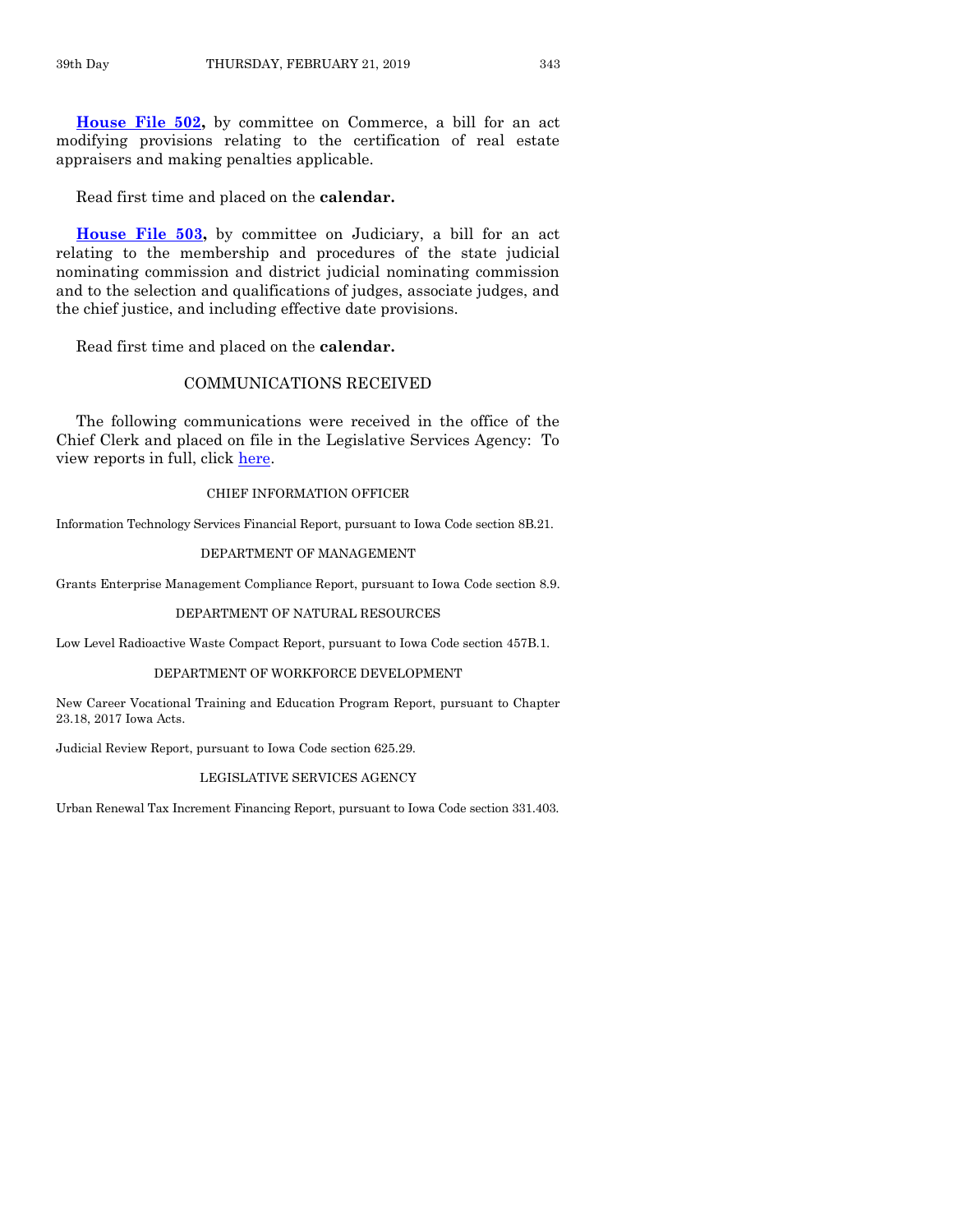# HOUSE STUDY BILL COMMITTEE ASSIGNMENTS

# **[H.S.B. 199](https://www.legis.iowa.gov/legislation/BillBook?ga=88&ba=HSB199) Agriculture**

A concurrent resolution recognizing the importance of multilateral trade agreements to Iowa's economy and urging Congress to enact legislation to implement a multilateral trade agreement between the United States, Canada, and Mexico.

# **[H.S.B. 200](https://www.legis.iowa.gov/legislation/BillBook?ga=88&ba=HSB200) Human Resources**

Relating to prior authorization for medication-assisted treatment under the Medicaid program.

# **[H.S.B. 201](https://www.legis.iowa.gov/legislation/BillBook?ga=88&ba=HSB201) Judiciary**

Relating to judicial salaries.

# **[H.S.B. 202](https://www.legis.iowa.gov/legislation/BillBook?ga=88&ba=HSB202) Commerce**

Relating to evidence of title by state banks for certain loans.

# SUBCOMMITTEE ASSIGNMENTS

# **[House File 402](https://www.legis.iowa.gov/legislation/BillBook?ga=88&ba=HF402)**

Education: Wheeler, Chair; Brink and Kurth.

# **[House File 403](https://www.legis.iowa.gov/legislation/BillBook?ga=88&ba=HF403)**

Education: Dolecheck, Chair; Kerr and Steckman.

# **[House File 404](https://www.legis.iowa.gov/legislation/BillBook?ga=88&ba=HF404)**

Education: Mommsen, Chair; Fry and Matson.

### **[House File 405](https://www.legis.iowa.gov/legislation/BillBook?ga=88&ba=HF405)**

Education: Fry, Chair; Ehlert and Mommsen.

# **[House File 427](https://www.legis.iowa.gov/legislation/BillBook?ga=88&ba=HF427)**

Education: Moore, Chair; Gassman and Mascher.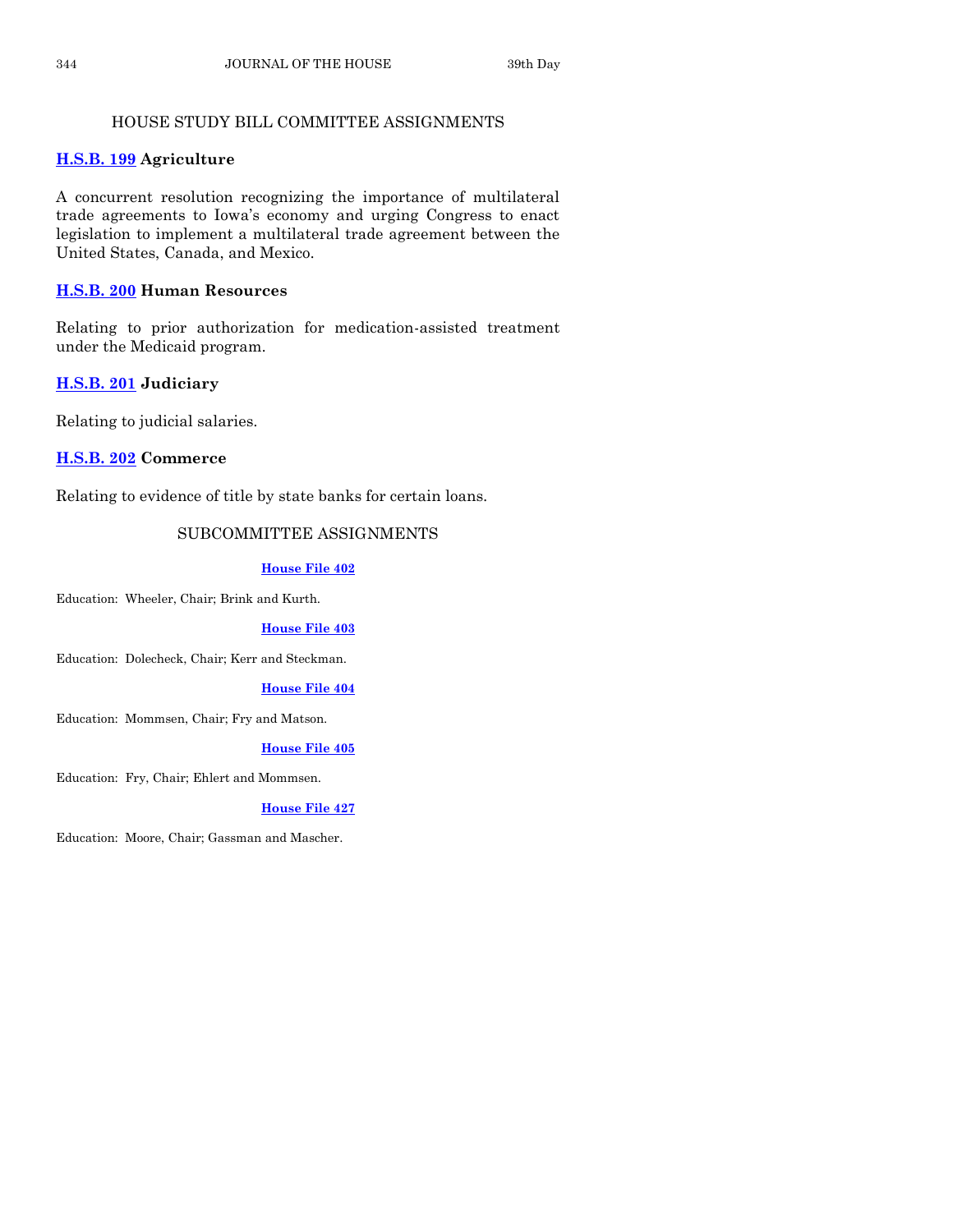#### **[House File 428](https://www.legis.iowa.gov/legislation/BillBook?ga=88&ba=HF428)**

Education: Moore, Chair; Dolecheck and Winckler.

#### **[House File 429](https://www.legis.iowa.gov/legislation/BillBook?ga=88&ba=HF429)**

Education: Gassman, Chair; Gaines and Salmon.

# **[House File 433](https://www.legis.iowa.gov/legislation/BillBook?ga=88&ba=HF433)**

Education: Wheeler, Chair; Donahue and Fry.

# HOUSE STUDY BILL SUBCOMMITTEE ASSIGNMENTS

#### **[House Study Bill](https://www.legis.iowa.gov/legislation/BillBook?ga=88&ba=HSB199) 199 (Committee of the Whole)**

Agriculture: Paustian, Chair; Abdul-Samad, Baxter, Bearinger, Breckenridge, Cohoon. Gerhold, Hein, Isenhart, Kerr, Klein, Maxwell, Mommsen, Olson, Ourth, Sexton, Sieck, R. Smith, Williams, Wills, Winckler, Wolfe and Zumbach.

#### **[House Study Bill 200](https://www.legis.iowa.gov/legislation/BillBook?ga=88&ba=HSB200)**

Human Resources: A. Meyer, Chair; Forbes and Osmundson.

**[House Study Bill 201](https://www.legis.iowa.gov/legislation/BillBook?ga=88&ba=HSB201)**

Judiciary: Hite, Chair; Derry and Hinson.

#### **[House Study Bill 202](https://www.legis.iowa.gov/legislation/BillBook?ga=88&ba=HSB202)**

Commerce: Jacobsen, Chair; Fisher and Judge.

# COMMITTEE RECOMMENDATIONS

MADAM SPEAKER: The Chief Clerk of the House respectfully reports that the following committee recommendations have been received and are on file in the office of the Chief Clerk:

## CARMINE BOAL Chief Clerk of the House

#### COMMITTEE ON EDUCATION

**Committee Bill** (Formerly [House File 136\)](https://www.legis.iowa.gov/legislation/BillBook?ga=88&ba=HF136), relating to passenger automobiles designed to carry ten or fewer pupils when used as school buses.

Fiscal Note: **No**

Recommendation: **Amend and Do Pass** February 20, 2019.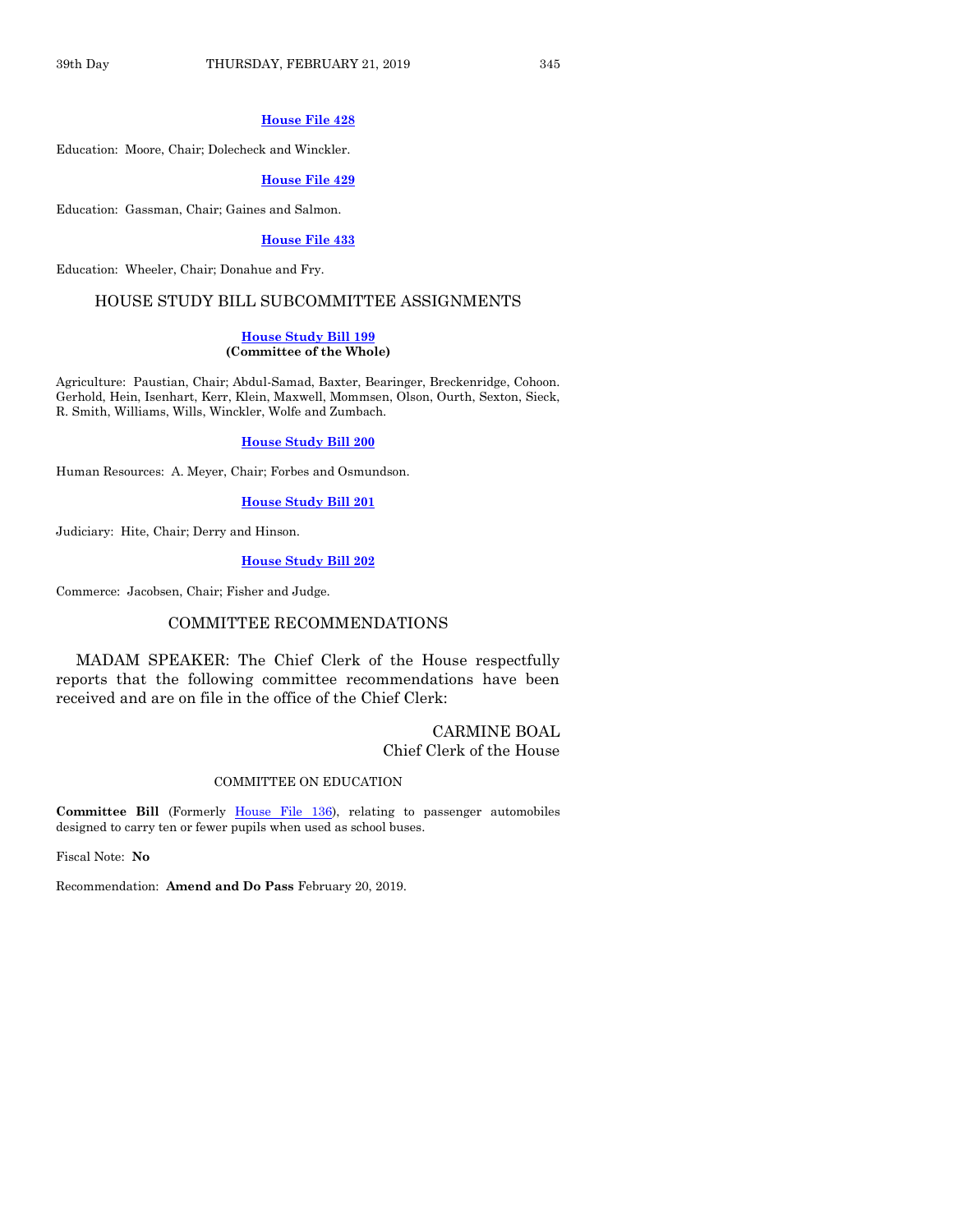Committee Bill (Formerly **House Study Bill 17)**, relating to assessment scores set by the department of education for successful completion of a practitioner preparation program and for initial teacher licensure and providing for related matters.

Fiscal Note: **No**

Recommendation: **Amend and Do Pass** February 20, 2019.

#### COMMITTEE ON ENVIRONMENTAL PROTECTION

**Committee Bill** (Formerly [House Study Bill 80\)](https://www.legis.iowa.gov/legislation/BillBook?ga=88&ba=HSB80), relating to fee programs for permittee participation in lieu of required compensatory mitigation of stream and wetland impacts and making appropriations.

Fiscal Note: **No**

Recommendation: **Amend and Do Pass** February 21, 2019.

#### COMMITTEE ON HUMAN RESOURCES

Committee Bill (Formerly [House File 295\)](https://www.legis.iowa.gov/legislation/BillBook?ga=88&ba=HF295), relating to reimbursement for dually eligible Medicare and Medicaid beneficiaries receiving the Medicare hospice benefit in a nursing facility.

Fiscal Note: **No**

Recommendation: **Amend and Do Pass** February 21, 2019.

Committee Bill (Formerly [House File 340\)](https://www.legis.iowa.gov/legislation/BillBook?ga=88&ba=HF340), providing for the designation of a lay caregiver relating to a patient's inpatient stay at a hospital.

Fiscal Note: **No**

Recommendation: **Do Pass** February 21, 2019.

**Committee Bill** (Formerly [House File 372\)](https://www.legis.iowa.gov/legislation/BillBook?ga=88&ba=HF372), relating to the awarding of medical residency positions in the state.

Fiscal Note: **No**

Recommendation: **Do Pass** February 21, 2019.

#### COMMITTEE ON JUDICIARY

Committee Bill (Formerly *House File 4*), relating to the assessment of fees when a public defender or designee requests copies of certain documents.

Fiscal Note: **No**

Recommendation: **Amend and Do Pass** February 20, 2019.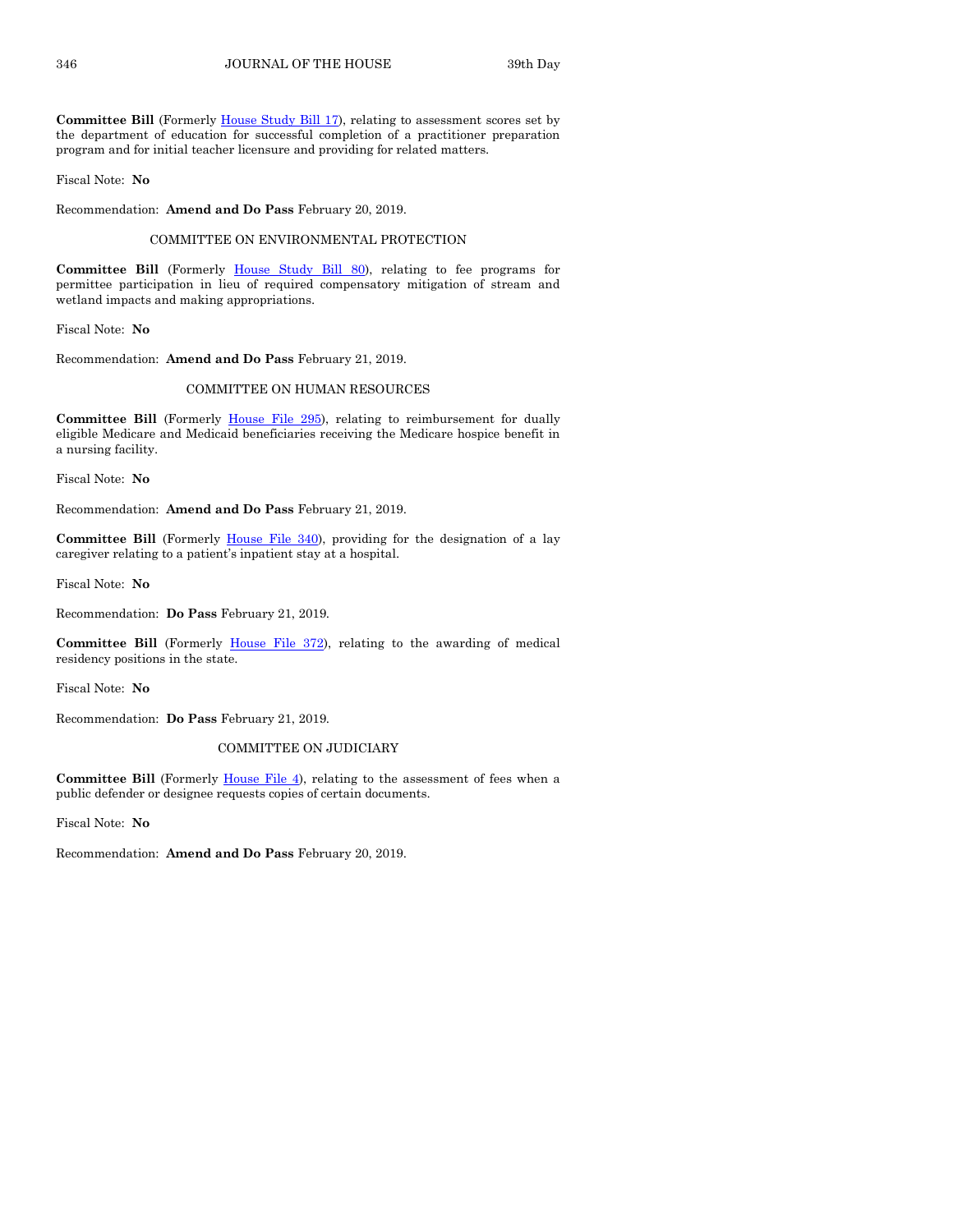**Committee Bill** (Formerly [House Study Bill 29\)](https://www.legis.iowa.gov/legislation/BillBook?ga=88&ba=HSB29), allowing certain operating-whileintoxicated offenders to be sentenced as habitual offenders, and making penalties applicable.

Fiscal Note: **No**

Recommendation: **Do Pass** February 20, 2019.

**Committee Bill** (Formerly [House Study Bill 69\)](https://www.legis.iowa.gov/legislation/BillBook?ga=88&ba=HSB69), relating to the application fee and annual fee imposed for nonassistance child support cases.

Fiscal Note: **No**

Recommendation: **Do Pass** February 20, 2019.

**Committee Bill** (Formerly [House Study Bill 110\)](https://www.legis.iowa.gov/legislation/BillBook?ga=88&ba=HSB110), relating to the membership and procedures of the state judicial nominating commission and district judicial nominating commission and to the selection and qualifications of judges, associate judges, and the chief justice, and including effective date provisions.

Fiscal Note: **No**

Recommendation: **Amend and Do Pass** February 20, 2019.

**Committee Bill** (Formerly [House Study Bill 115\)](https://www.legis.iowa.gov/legislation/BillBook?ga=88&ba=HSB115), creating the criminal offense of female genital mutilation and providing penalties.

Fiscal Note: **No**

Recommendation: **Do Pass** February 20, 2019.

#### COMMITTEE ON LABOR

Committee Bill (Formerly [House Study Bill 42\)](https://www.legis.iowa.gov/legislation/BillBook?ga=88&ba=HSB42), concerning unemployment insurance and including effective date and applicability provisions.

Fiscal Note: **No**

Recommendation: **Amend and Do Pass** February 20, 2019.

#### COMMITTEE ON NATURAL RESOURCES

**Committee Bill** [\(House File 81\)](https://www.legis.iowa.gov/legislation/BillBook?ga=88&ba=HF81), relating to stocking of waters located on private property.

Fiscal Note: **No**

Recommendation: **Failed to Pass** February 20, 2019.

**Committee Bill** (Formerly [House Study Bill 162\)](https://www.legis.iowa.gov/legislation/BillBook?ga=88&ba=HSB162), relating to the management of the spread of diseases in wild animals, making penalties applicable, and including effective date provisions.